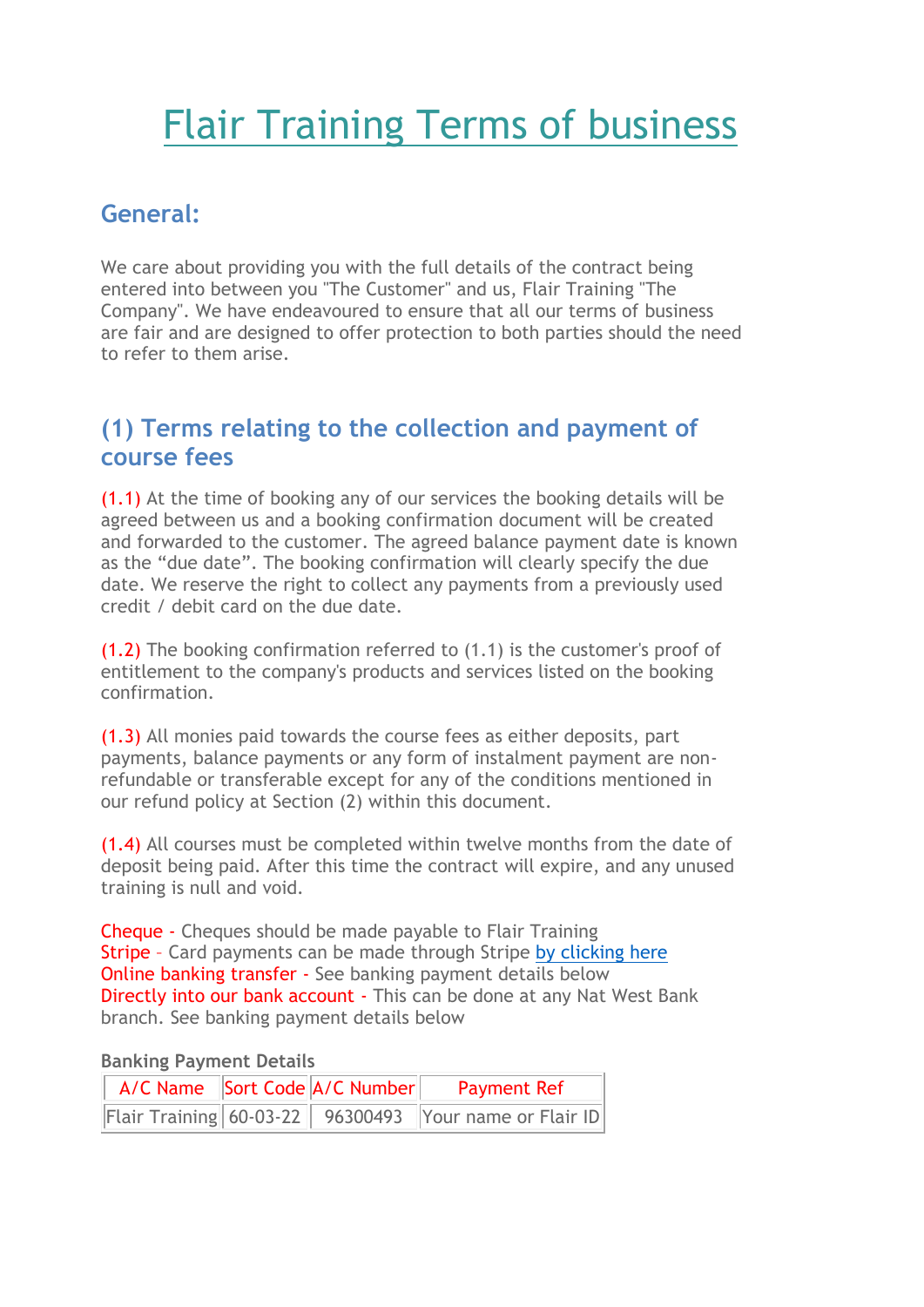# **(2) Our refund policy**

(2.1) In accordance with the Consumer Contracts Regulations 2013, where a program/course is booked without face to face contact, a customer may cancel a contract from the moment they enter into it for the next 14 days. These regulations will only apply if you book a course by telephone, fax, post or electronically using the Internet. They will not apply if you visit a training centre in person to book a course. This period of consumer protection will be known as the "*cooling off period"*. Cancellations must be received in writing with proof of delivery (registered post) to our office within the cooling off period.

(2.2) In accordance with the Consumer Contracts Regulations 2013 if the contract has begun with the consumer's agreement within the cooling off period described in term (2.1) the right to cancel remains at 14 days but the consumer must pay for any goods or services received up until the point of the cancellation. For clarity this means if any course training materials or Non-refundable tests etc are booked or sent to him immediately after booking the course, the right to cancel still remains for the remainder of the 14 days cooling off period but those items must still be paid for. The right to cancel will also end within the cooling off period for short notice bookings. A short notice booking is one where the actual in vehicle training is due to start within 3 weeks of the date of booking and a test date and training seat is allocated to the customer and we are unable to find a replacement candidate to take up the arranged training dates.

(2.3) Subject to the DVLA confirming in writing that it has suspended or revoked the customer's driving licence for any reason, all monies paid by the customer will be refunded unless the customer has already made use of any training materials. In this instance an administration charge of £50.00 will be deducted from the refund to cover cost of all materials sent including postage and packaging and administration costs.

(2.4) The company reserves the right to make a refund in any other exceptional circumstance as it sees appropriate. This term is intended to cover unusual compassionate situations. In all cases where a refund is offered except as per terms (2.1) or (2.2) or (2.3) above, an administration charge of £35.00 will be deducted. In certain circumstances the company may also allow a customer to transfer any outstanding training to another person.

(2.5) A refund is not considered as authorised until the company has confirmed in writing that a customer is entitled to it.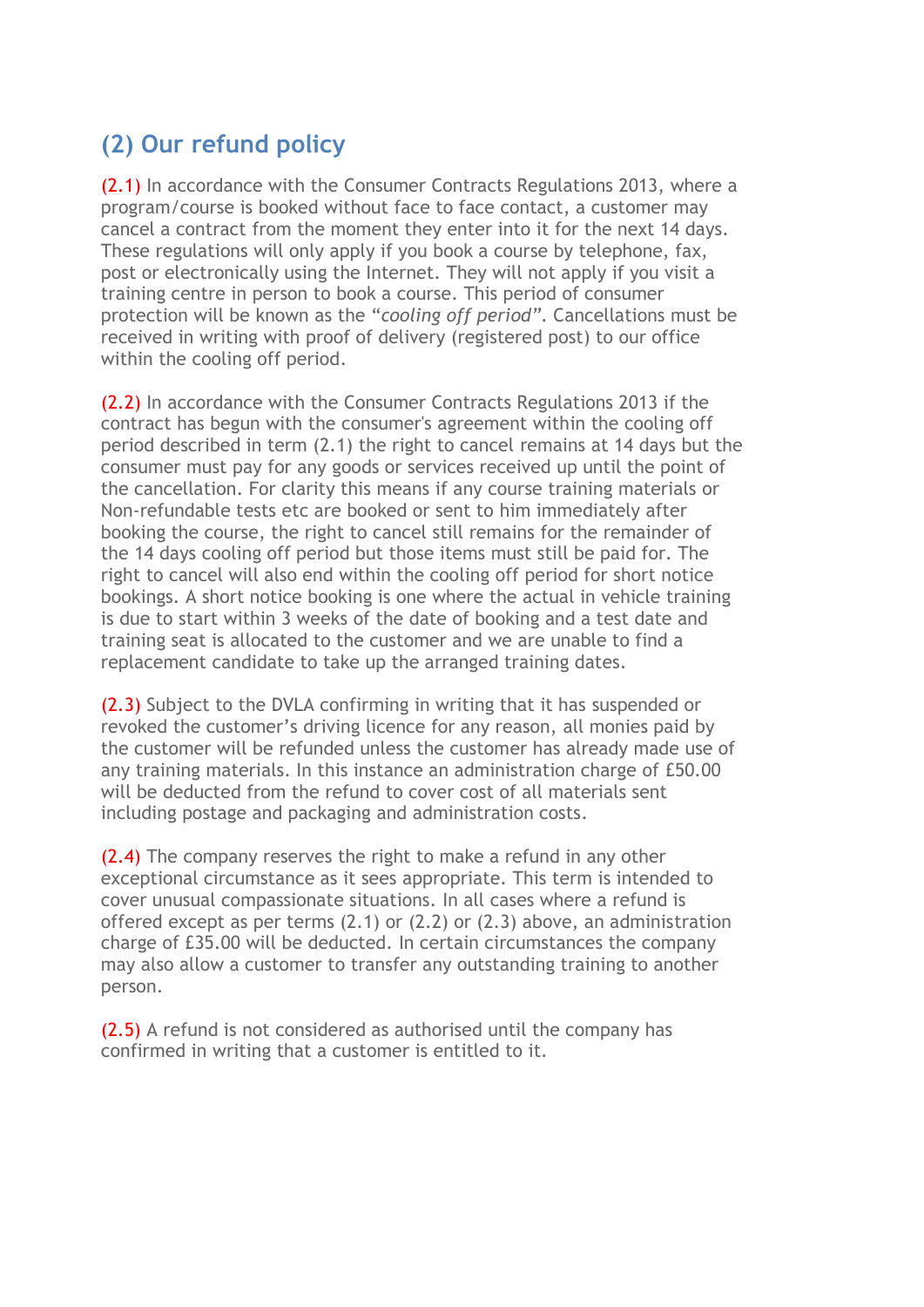## **(3) Terms relating to our driver training**

(3.1) Our driver training is either conducted with a candidate/instructor ratio of 1:1 for 4 hours or 2:1 for a period of 8 hours. This block of training is referred to as a training session.

Where a training session includes a DVSA driving test, the time required for the actual driving test is included in the 4 hour session time. Travel time to and return from a test centre is also included in the total training session time. For clarity this means that a 4 hour training and testing session starts and finishes at our training centre.

(3.2) Once a training session has been arranged and confirmed in writing either by email or post, if the customer wants to cancel the session the training time will be lost unless we are able to find a replacement candidate to take up the arranged times. If the cancellation is for medical reasons, in addition to finding a replacement candidate, a doctor's certificate will be required that covers the period of the session. Except for medical reasons if we are able to reschedule the session it will be subject to an administration charge of £15.00.

(3.3) If a student is considered by the company or their representatives to be under the influence of alcohol or drugs while on training, they will have that, and any outstanding sessions terminated, and all their fees forfeited. This will also be the case if the candidate appears to be too tired or ill to learn properly. All candidates should arrive feeling fresh and ready to train.

(3.4) The company will not be held responsible for the loss of any personal items left in the training vehicle or on the company's premises.

(3.5) Smoking is not permitted in any training vehicle.

(3.6) The company will endeavour to keep customers in the same vehicle for training as much as possible and will not unduly transfer customers between vehicles or instructors except due to mechanical failure, holidays, sickness, etc. We cannot guarantee the same vehicle or instructor or test centre for initial training or for retests.

(3.7) During the course if the instructor considers that the student has not reached a sufficiently high standard to take the DVSA practical test, the training will continue until the scheduled end time for the training session, but the test fee will be lost. In these rare instances the candidate is responsible for paying for the next test.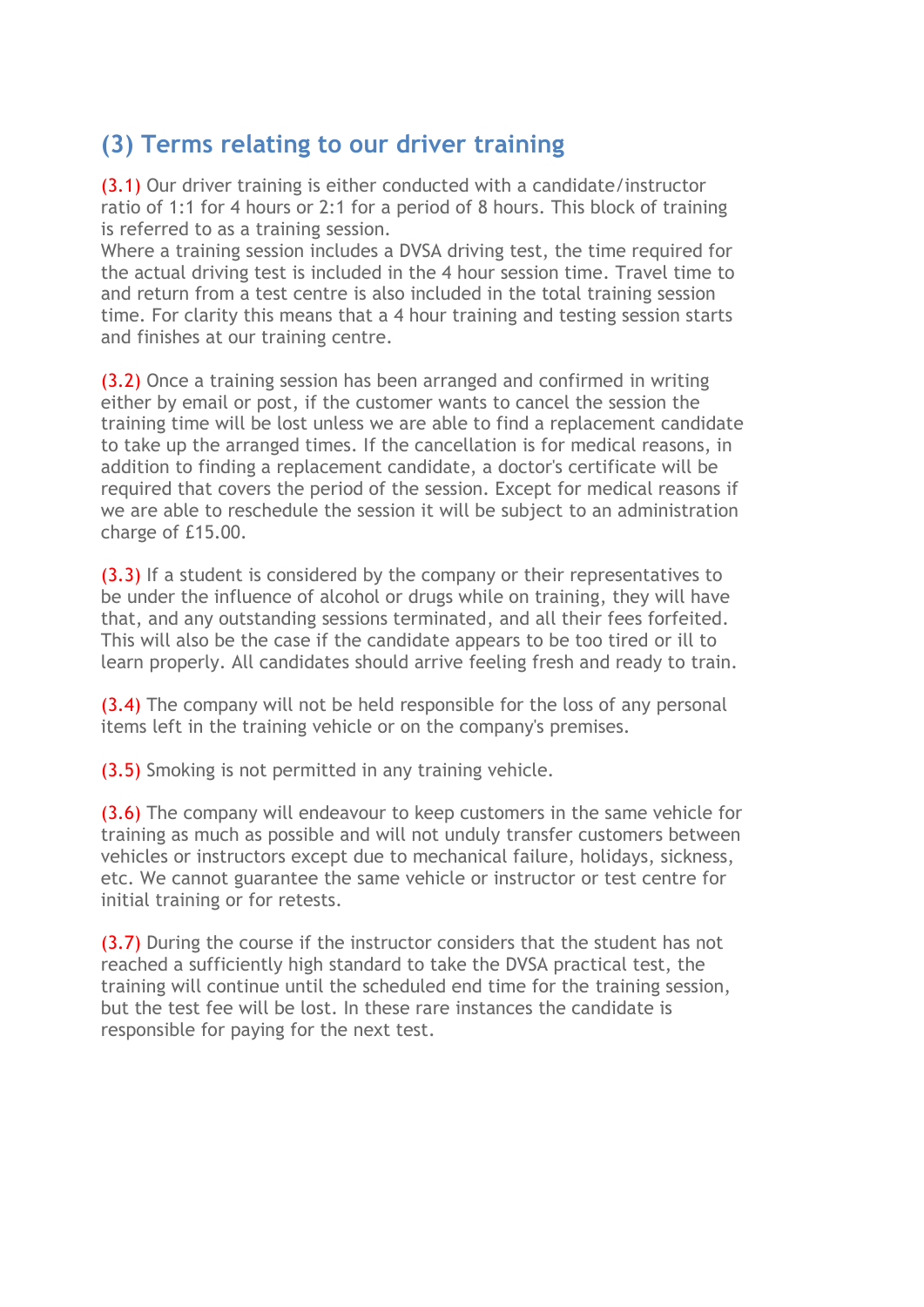# **(4) Terms relating to all retest training**

(4.1) Where a customer books one or more retest training sessions this covers the vehicle hire only. It does not include the DVSA reversing or driving test fee which must be paid by the candidate at the current rate.

(4.2) Where a booking includes a retest training session, the total time includes the time required for the actual driving test. For clarity this means that a training or testing session includes the test time itself. The test duration varies depending on which type of test is taken.

(4.3) Where a customer books any retest training, anyone with two or more serious or dangerous faults on their previous test failure report will require a minimum of two retest training sessions. 13 or more individual driving faults will be counted as a serious fault.

(4.4) Where a candidate chooses to terminate their driving test while it is in progress and before it would have ended normally, they will require a minimum of two retest training sessions. This will also apply if the examiner terminates the test early on public safety grounds. In the event of a test ending prematurely due to mechanical failure clause (4.3) will only apply if the test report or driving examiner states that 2 or more serious or dangerous faults had already been recorded.

(4.5) Where a candidate does not book a retest within 2 months of failing a test, they will require a minimum of two retest training sessions for the next retest.

(4.6) Any candidate that fails to attend any part of the original scheduled training sessions and fails the test will be deemed to have broken their agreement with us. In this case they will require a minimum of 2 retest training sessions for the next test.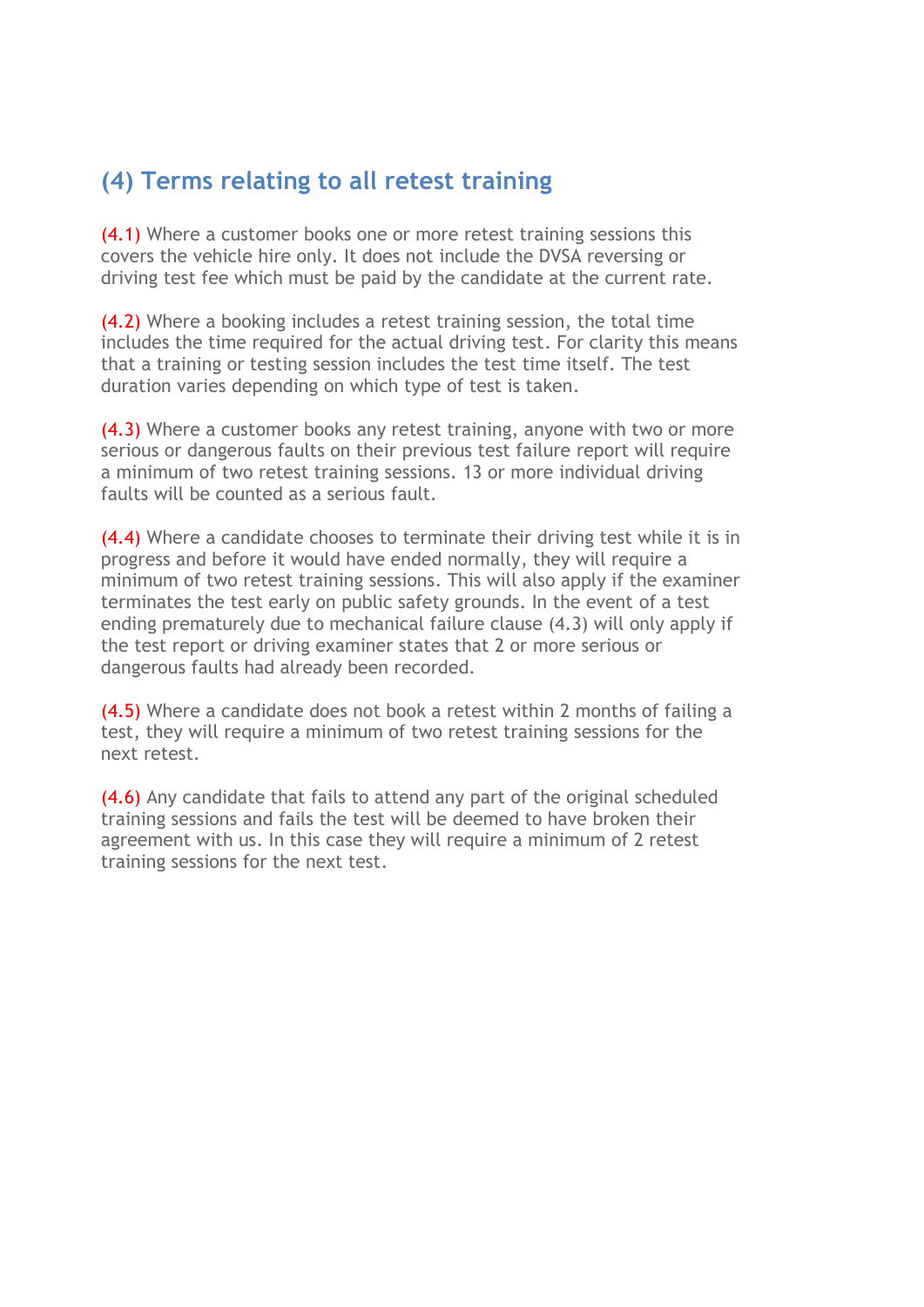# **(5) Terms relating to the DVSA and driver testing**

(5.1) The company cannot be held responsible for any practical test being cancelled by the DVSA (Driver & Vehicle Standards Agency).

(5.2) Should clause (5.1) occur the customer will be charged 1 extra training session hire of vehicle. This can usually be reclaimed from the DVSA, except for cancellations due to adverse weather. For further information please visit the gov.uk website at: -

[https://www.gov.uk/government/publications/application-for-refunding](https://www.gov.uk/government/publications/application-for-refunding-out-of-pocket-expenses/guidance-on-applying-for-out-of-pocket-expenses-for-a-cancelled-driving-test)[out-of-pocket-expenses/guidance-on-applying-for-out-of-pocket-expenses](https://www.gov.uk/government/publications/application-for-refunding-out-of-pocket-expenses/guidance-on-applying-for-out-of-pocket-expenses-for-a-cancelled-driving-test)[for-a-cancelled-driving-test](https://www.gov.uk/government/publications/application-for-refunding-out-of-pocket-expenses/guidance-on-applying-for-out-of-pocket-expenses-for-a-cancelled-driving-test)

(5.3) All tests purchased from the DVSA on behalf of the customer are subject to the terms and conditions of the DVSA. If the DVSA increases any test fees after the customer has booked with us, the customer must pay the amount of the increase.

(5.4) The customer must produce the correct paperwork to the DVSA driving examiner at the start of each practical test. This includes, but is not limited to, a current driving licence showing the correct entitlement, theory test pass certificate, reversing test pass certificate, additional category upgrade emails. Failure to do so will result in the test being classed as null and void and all fees paid will be forfeited. There are different document requirements depending on the test type and the candidates existing entitlements. [Click here to see what documents you must produce.](https://form.jotform.com/220022725313339)

(5.5) Where a practical driving or theory test is purchased by us from the DVSA on behalf of the customer we will endeavour to confirm that the test date is acceptable to the customer. If the customer subsequently asks us to change the test date for any reason an administrative charge of £15 will be made to cover the costs incurred by us.

(5.6) Where a customer asks us to book a theory or CPC Module 2 retest after failing the test previously an administrative charge of £15 will be made to cover the costs incurred by us. This charge will NOT apply if the customer has met the Terms & Conditions of the guaranteed pass theory offer and is entitled to a Free retest.